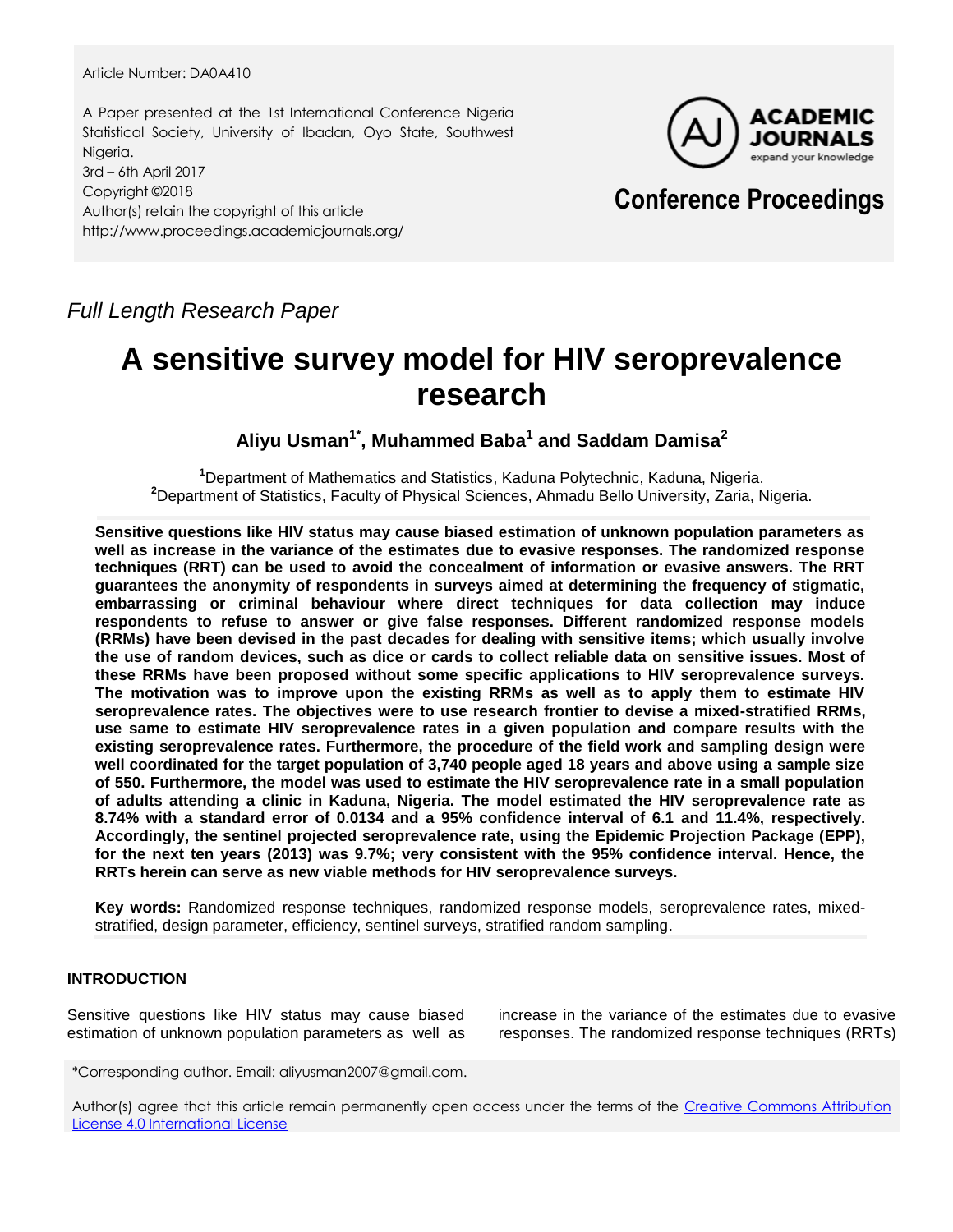were especially developed to improve the accuracy of answers to sensitive questions. Socially sensitive questions are thought to be threatening to respondents (Lee, 1993). When sensitive topics are studied, respondents often react in ways that negatively affect the validity of the data. Such a threat to the validity of the results is the respondents' tendency to give socially desirable answers to avoid social embarrassment and to project a positive self-image (Rasinski, 1999). Warner (1965) reasoned that the reluctance of the respondents to reveal sensitive or probably harmful information would diminish when respondents could be convinced that their anonymity was guaranteed. Following this assumption, Warner (1965) designed the first randomized response model (RRM). The crux of his method and all other RRTs that followed is that the meaning of the respondents" answers is hidden by a deliberate contamination of the data.

Studies with RRTs have been conducted in the areas of health care (Volicer and Volicer, 1982], on alcohol, drug abuse and sexual behaviour (Jarman, 1997), on child molestation (Fox and Tracy, 1986), on tax evasion (Houston and Tran, 2008), among others. Meta-analysis on 42 comparative studies showed that RRTs resulted in more valid population estimates than direct question– answer techniques (Lensvelt-Mulders et al., 2005).

The advantage of using RRTs to question sensitive topics is that the results are less distorted than when direct question–answer designs are used, making the RRM more effective. A second advantage of using RRT when conducting sensitive research is that, the individual "yes"-answer becomes meaningless as it is only a "yesanswer" to the random device (Van der Hout et al., 2002). However, the disadvantage of using RR methods is that they are less efficient than direct question designs. Since the RRTs work by adding random noise to the data, they all suffer from larger standard errors, leading to reduced power which makes it necessary to use larger samples than in question–answer designs. Unfortunately, larger samples are associated with prolonged completion time and higher research costs, making RRTs less attractive to applied researchers. This leads to the topic of efficiency versus effectiveness.

Brookmeyer and Gail (2004) defined HIV seroprevalence as the study of the number of cases where HIV is present in a specific population at a designated time. The presence of HIV in a specific individual is determined by the finding of HIV antibodies in the serum (HIV seropositivity). This study is set to develop an efficient mixed-stratified RRM particularly for HIV seroprevalence surveys and to use the new model for estimating the seroprevalence rate in a small population.

## **METHODOLOGY**

The procedure of the field work and sampling design were well coordinated for the target population of *3*,740 adults aged 18 years

and above attending Gwamna Awan Hospital in Kaduna, Nigeria using a sample size of 550. Warner (1965) proposed the pioneering RRM for estimating the proportion of persons bearing a socially disapproved character. Quatember (2009) produced unified criteria for all RRTs; also, Kim and Warde (2005) proposed a stratified RRM and so many others. Furthermore, the model was used to estimate the HIV seroprevalence rate in the same population. Quatember (2009) both theoretically and empirically analyzed the effect of different design parameters on the performance of RRTs using different levels of privacy protection and thereafter concluded that 0.7 approximately works well for every mixed RRM where the questions are regarded as highly sensitive. Hence, 0.7 was adopted as the design parameter and deck of 50 cards as the random device throughout.

In stratified sampling, the population of *N* units is first divided into  $\mathsf{subpopulations} \quad \text{(strata)} \quad \text{of} \, N_1, N_2, \! ... , N_L \, \text{units}, \quad \text{respectively.}$ These subpopulations are non-overlapping and together they comprise the whole of the population so that  $N_1 + N_2 ... + N_L = N$ .

The sample sizes within the strata are denoted by  $n_1, n_2, ..., n_L$ , respectively. If a simple random sample is taken in each stratum, the whole procedure is described as stratified random sampling. The marital status is used to form three strata for this study.

#### **The proposed RRT Model**

The HIV seroprevalence survey model requires that a sample respondent in stratum *h* answers an innocuous direct question and asked to use the random device  $R_{h1}^+$  if his/her answer to direct question is "yes". If answer to the direct question is "no", he/she is requested to use another random device *Rh*<sup>2</sup> . The random device  $R_{h1}^{\phantom{h1}}$  consists of two statements (i) "I am HIV positive" and (ii) "I am HIV negative", presented with probabilities  $P_{h1}$  and  $(1 - P_{h1})$ respectively. Similarly, the random device  $R_{h2}$  consists of the two statements (i) "I am HIV positive" and (ii) "I am HIV negative", presented with probabilities and  $P_{h2}$  and  $(1 - P_{h2})$  respectively. The probabilities of a 'yes' response from the respondents using  $R_{\scriptscriptstyle h1}$  and  $\ R_{\scriptscriptstyle h2}$  are respectively given by:

$$
\lambda_{h1} = P_{h1}\pi_h + (1 - P_{h1})\pi_{hy} = P_{h1}\pi_h + (1 - P_{h1})
$$
\n(1)

and

$$
\lambda_{h2} = P_{h2}\pi_h + (1 - P_{h2})
$$
 (2)

On the other hand, the probabilities of a "no" response from the respondents using  $\,R_{h1}^{}$  and  $\,R_{h2}^{}$  are respectively given by:

$$
\lambda'_{h1} = P_{h1}(1 - \pi_h) + (1 - P_{h1})(1 - \pi_{hy}) = P_{h1}(1 - \pi_h)
$$
 (3)

and

$$
\lambda'_{h2} = P_{h2} (1 - \pi_h) \tag{4}
$$

Since the respondent using  $R_{h1}$  has already answered yes to the direct question,  $\pi_{\overline{h}y} = 1$ .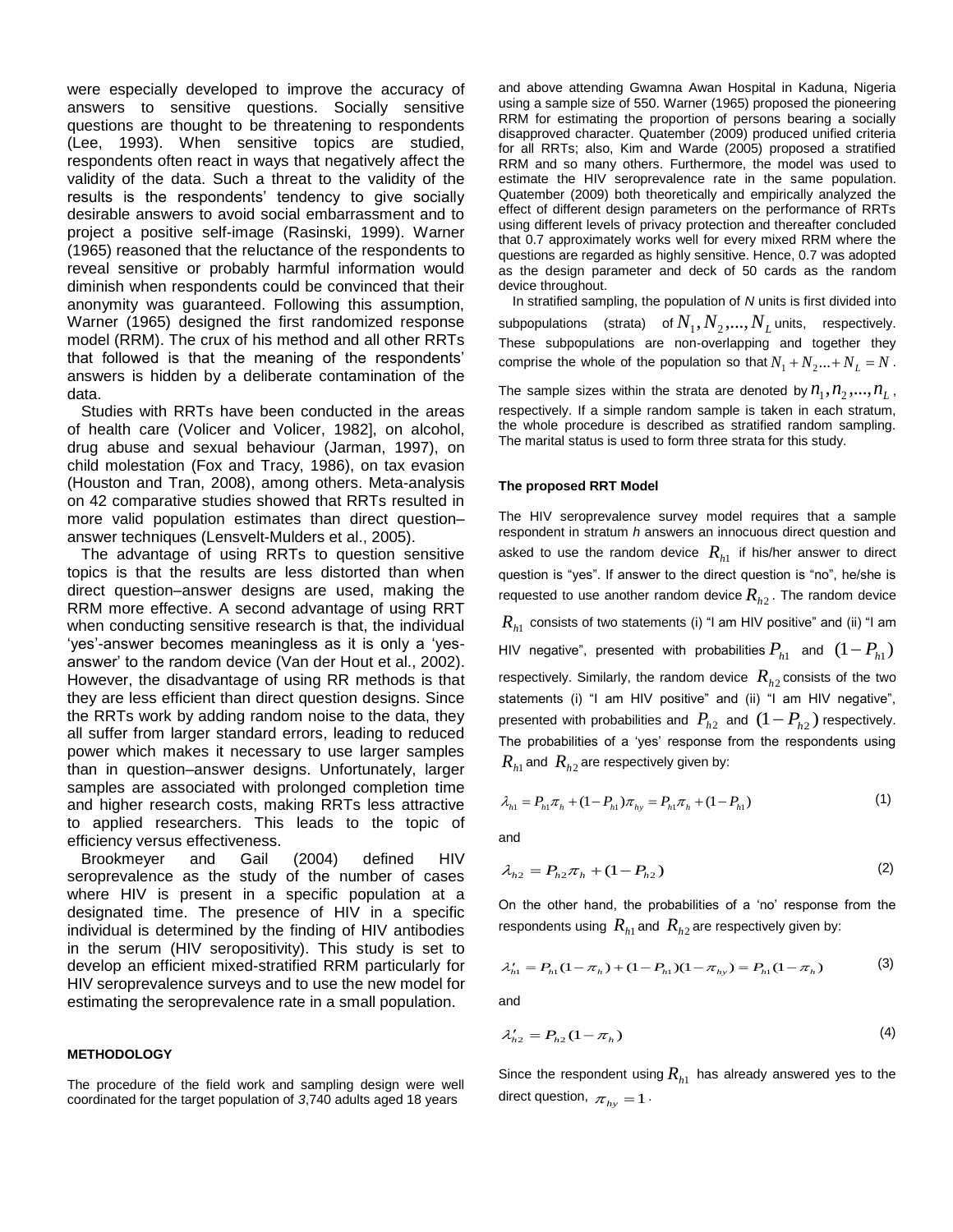Among those that answered "yes" to the innocuous questions in stratum *h*; suppose that  $n_{h1}$  report 'yes' and  $(n_h - n_{h1})$  report 'no', the likelihood of the sample in the same stratum is as follows:

$$
\xi = [P_{h1}\pi_h + (1 - P_{h1})]^{n_{h1}} \times [P_{h1}(1 - \pi_h)]^{n_h - n_{h1}}
$$
\n(5)

The natural log of the likelihood is given below:

$$
\log \xi = n_{h1} \log [P_{h1} \pi_h + (1 - P_{h1})] + (n_h - n_{h1}) \log [P_{h1} (1 - \pi_h)]
$$
  
(6)

To obtain the value of  $\pi_{_h}$  , differentiate  $\log \xi$  w.r.t.  $\pi_{_h}$  and equate to zero as follows:

$$
\frac{\partial \log \xi}{\partial \pi_h} = \frac{n_{h1}P_{h1}}{P_{h1}\pi_h + (1 - P_{h1})} - \frac{(n_h - n_{h1})P_{h1}}{P_{h1}(1 - \pi_h)} = 0
$$
\n
$$
\frac{n_{h1}P_{h1}}{P_{h1}\pi_h + (1 - P_{h1})} = \frac{(n_h - n_{h1})P_{h1}}{P_{h1}(1 - \pi_h)}
$$
\n
$$
n_{h1}P_{h1}(1 - \pi_h) = (n_h - n_{h1})[P_{h1}\pi_h + (1 - P_{h1})]
$$
\n
$$
n_{h1}P_{h1} - n_{h1}P_{h1}\pi_h = n_h P_{h1}\pi_h + n_h - n_h P_{h1} - n_{h1}P_{h1}\pi_h - n_{h1} + n_{h1}P_{h1}
$$
\n
$$
n_h P_{h1}\pi_h = n_h P_{h1} - n_h + n_{h1}
$$
\n
$$
\pi_h = \frac{n_h P_{h1} - n_h + n_{h1}}{n_h P_{h1}}
$$
\n
$$
\pi_h = \frac{n_h P_{h1} - n_h + n_{h1}}{n_h P_{h1}}
$$

Hence, the unbiased estimators in terms of the responses of the respondents using  $\,R_{h1}^{}$  is given by:

$$
\hat{\pi}_{h1} = \frac{\hat{\lambda}_{h1} - (1 - P_{h1})}{P_{h1}} \tag{8}
$$

Where the proportion of 'yes' answers from  $R_{h1}$  in the sample is  $\hat{\lambda}_{h1} = n_{h1}$  /  $n_h$  .The variance of  $\hat{\pi}_{h1}$  is obtained as follows:

$$
Var(\hat{\pi}_{h1}) = \left[\frac{1}{P_{h1}}\right]^2 Var(\hat{\lambda}_{h1})
$$
  
\n
$$
= \left[\frac{1}{P_{h1}}\right]^2 \left(\frac{\hat{\lambda}_{h1}(1-\hat{\lambda}_{h1})}{n_{h1}}\right)
$$
  
\n
$$
= \left[\frac{1}{P_{h1}}\right]^2 \frac{[P_{h1}\pi_h + (1-P_{h1})][P_{h1}(1-\pi_h)]}{n_{h1}}
$$
  
\n
$$
= \frac{[P_{h1}\pi_h + (1-P_{h1})](1-\pi_h)}{n_{h1}P_{h1}}
$$
  
\n(9)

**Hence** 

$$
Var(\hat{\pi}_{h1}) = \frac{(1 - \pi_{h1})(P_{h1}\pi_{h1} + 1 - P_{h1})}{n_{h1}P_{h1}}
$$

Similarly, the unbiased estimators in terms of the responses of the respondents using  $\,R_{h2}^{}$  is given by:

$$
\hat{\pi}_{h2} = \frac{\hat{\lambda}_{h2} - (1 - P_{h2})}{P_{h2}}
$$
\n(10)

Where the proportion of 'yes' answers from  $R_{h2}$  in the sample is  $\hat{\lambda}_{h2} = n_{h2}^{\phantom{\dag}}/\,n_h^{\phantom{\dag}}$  .The variance of  $\hat{\pi}_{h2}^{\phantom{\dag}}$  is obtained as follows:

$$
Var(\hat{\pi}_{h2}) = \frac{(1 - \pi_{h2})(P_{h2}\pi_{h2} + 1 - P_{h2})}{n_{h2}P_{h2}}
$$

In stratum *h*, two randomization devices  $R_{h1}$  and  $R_{h2}$  are equally protective against the privacy of the respondents if  $P_{h1} = P_{h2} = P_h$ . Under this setting, the variances of the two unbiased estimators  $\hat{\pi}_{\scriptscriptstyle h1}$  and  $\hat{\pi}_{\scriptscriptstyle h2}$  become the same. We can also propose an estimator based on all the information collected in stratum *h* which we can use to estimate seroprevalence rates in stratum *h* as follows:

$$
\hat{\pi}_h = \frac{n_{h1}}{n_h} \hat{\pi}_{h1} + \frac{n_{h2}}{n_h} \hat{\pi}_{h2}
$$
\n(11)

Its variance is given by:

$$
Var(\hat{\pi}_{h}) = \left(\frac{n_{h1}}{n_{h}}\right)^{2} Var(\hat{\pi}_{h1}) + \left(\frac{n_{h2}}{n_{h}}\right)^{2} Var(\hat{\pi}_{h2})
$$
  
\n
$$
= \left(\frac{n_{h1}}{n_{h}}\right)^{2} \left[\frac{(1-\pi_{h})(P_{h1}\pi_{h}+1-P_{h1})}{n_{h1}P_{h1}}\right] + \left(\frac{n_{h2}}{n_{h}}\right)^{2} \left[\frac{(1-\pi_{h})(P_{h2}\pi_{h}+1-P_{h2})}{n_{h2}P_{h2}}\right]
$$
  
\n
$$
= \left(\frac{n_{h1}}{n_{h}^{2}}\right) \left[\frac{(1-\pi_{h})(P_{h1}\pi_{h}+1-P_{h1})}{P_{h1}}\right] + \left(\frac{n_{h2}}{n_{h}^{2}}\right) \left[\frac{(1-\pi_{h})(P_{h2}\pi_{h}+1-P_{h2})}{P_{h2}}\right]
$$
(12)

If we decide that  $P_{h1} = P_{h2} = P_h$ <sub>,</sub> we thus get:

$$
Var(\hat{\pi}_h) = \left(\frac{n_{h1} + n_{h2}}{n_h^2}\right) \left[\frac{(1 - \pi_h)(P_h \pi_h + 1 - P_h)}{P_h}\right]
$$
  
=  $\left(\frac{1}{n_h}\right) \left[\frac{(1 - \pi_h)[P_h \pi_h + (1 - P_h)]}{P_h}\right]$  (13)

**Hence** 

$$
Var(\hat{\pi}_h) = \frac{\pi_h (1 - \pi_h)}{n_h} + \frac{(1 - P_h)(1 - \pi_h)}{n_h P_h}
$$

An unbiased stratified seroprevalence rates estimator is given by:

$$
\hat{\pi}_{sero} = \sum_{h=1}^{L} W_h \hat{\pi}_h
$$
\n(14)

where;

 $W_h = N_h / N$  is for  $h = 1, 2, ..., L$ 

 $\overline{N}_h$  is the total number of individuals in the stratum  $\overline{h}.$ 

 $N$  is the total number of individuals in the population.

Obviously, 
$$
\sum_{h=1}^{L} W_h = 1
$$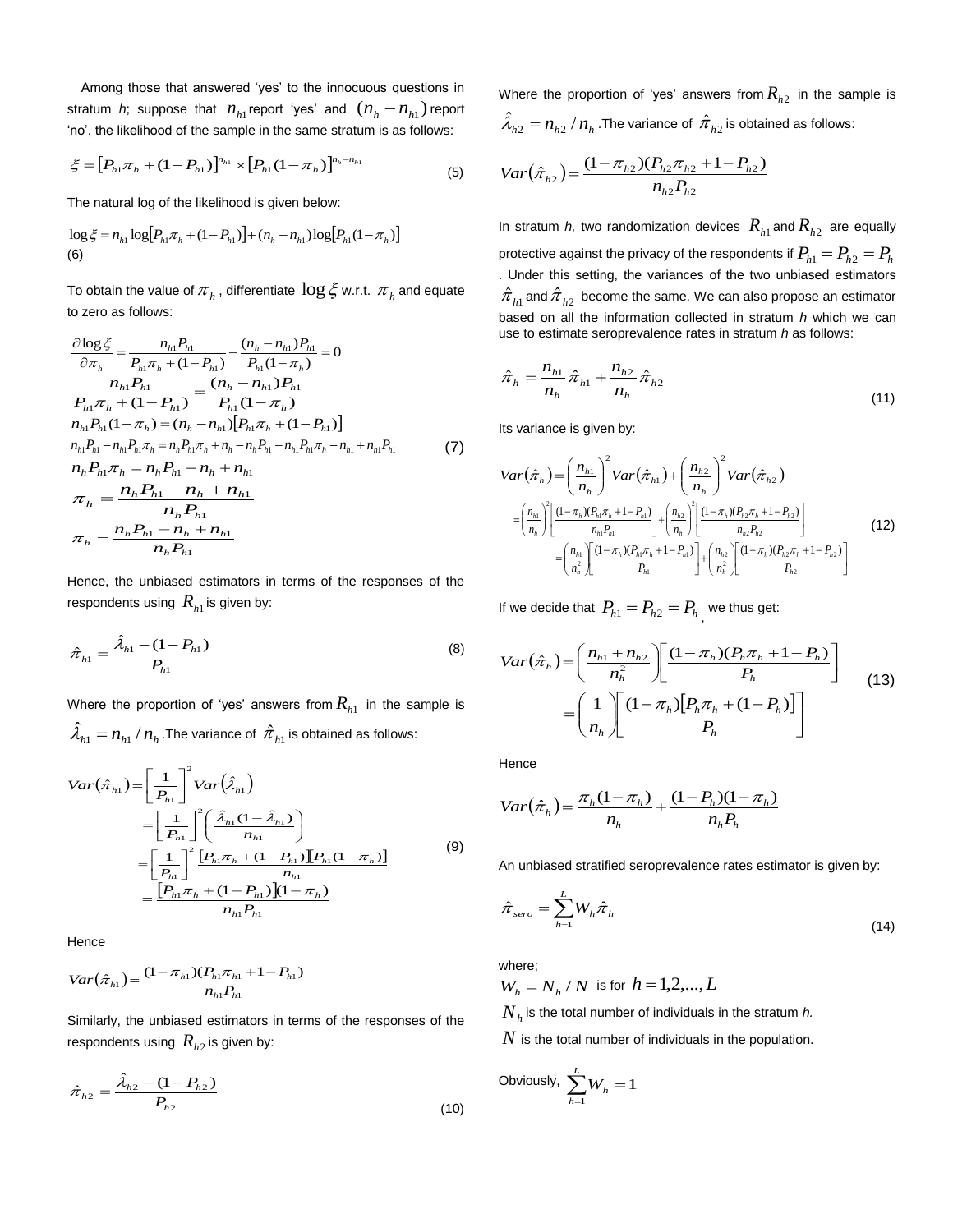Its variance is given by:

$$
Var(\hat{\pi}_{Sero}) = \sum_{h=1}^{L} \frac{W_h^2}{n_h} \left[ \pi_h (1 - \pi_h) + \frac{(1 - P_h)(1 - \pi_h)}{P_h} \right]^2 \tag{15}
$$

Cochran (1977) established that the sampling fraction  $n_h / n$  is ignorable, and  $Var(\hat{\pi}_{\textit{Sero}})$  is minimized for a fixed total sample size *n* if:

$$
n_h = \frac{nW_h \left[ \pi_h (1 - \pi_h) + \frac{(1 - P_h)(1 - \pi_h)}{P_h} \right]^{\frac{1}{2}}}{\sum_{h=1}^{L} W_h \left[ \pi_h (1 - \pi_h) + \frac{(1 - P_h)(1 - \pi_h)}{P_h} \right]^{\frac{1}{2}}}
$$
(16)

Where  $n_{h} = n_{h1} + n_{h2}$ 

$$
\sum_{h=1}^L n_h = n
$$

Thus, substituting the optimum value of  $n_h^+$  in Equation 15 we get:

$$
Var(\hat{\pi}_{Sero}) = \frac{1}{n} \left[ \sum_{h=1}^{L} W_h \left[ \pi_h (1 - \pi_h) + \frac{(1 - P_h)(1 - \pi_h)}{P_h} \right]^{2} \right]^{2}
$$
(17)

#### **Relative efficiency of the RRT model**

One of the most important ways of assessing any sample survey model is through its efficiency relative to the existing models. We hereby compare the relative efficiency of the proposed for HIV seroprevalence model with Kim and Warde (2005) stratified estimator. Hence, the proposed model is more efficient for a fixed sample size if and only if:

$$
Var(\hat{\pi}_{SK}) - Var(\hat{\pi}_{Sero}) \ge 0
$$
\n(18)

$$
\frac{1}{n} \left[ \sum_{h=1}^{L} W_h \left\{ \pi_h (1 - \pi_h) + \frac{(1 - P_h) \left\{ \lambda_h P_h (1 - \pi_h) + 1 - \lambda_h \right\}}{P_h^2} \right\}^{\frac{1}{2}} \right]^2
$$
  

$$
- \frac{1}{n} \left[ \sum_{h=1}^{L} W_h \left[ \pi_h (1 - \pi_h) + \frac{(1 - P_h)(1 - \pi_h)}{P_h} \right]^{\frac{1}{2}} \right]^2 \ge 0
$$

The above inequality will be true if for each stratum *h*,  $h = 1, 2, ..., L$  resulting to:

$$
\left\{\pi_h(1-\pi_h) + \frac{(1-P_h)\{\lambda_h P_h(1-\pi_h) + 1-\lambda_h\}}{P_h^2}\right\}^{\frac{1}{2}} - \left\{\pi_h(1-\pi_h) + \frac{(1-P_h)(1-\pi_h)}{P_h}\right\}^{\frac{1}{2}} \ge 0
$$
  

$$
\frac{(1-P_h)\{\lambda_h P_h(1-\pi_h) + 1-\lambda_h\}}{P_h^2} - \frac{(1-P_h)(1-\pi_h)}{P_h} \ge 0
$$

$$
1 - P_h(1 - \pi_h) \ge 0 \tag{19}
$$

The LHS of Equation 19 is always non-negative, hence the proposed model is more efficient than Kim and Warde (2005) stratified estimator.

## **RESULTS ANALYSIS**

The analysis was maually computed to arrive at the following results (Tables 1, 2 and 3). Recall that the unbiased mixed-stratified seroprevalence model is given by:

$$
\hat{\pi}_{\textit{sero}} = \sum_{h=1}^L W_h \hat{\pi}_h
$$

where;

$$
W_h = N_h / N
$$
 is for  $h = 1, 2, ..., L$ 

Its variance is given by:

$$
Var(\hat{\pi}_{Sero}) = \sum_{h=1}^{L} \frac{W_h^2}{n_h} \left[ \pi_h (1 - \pi_h) + \frac{(1 - P_h)(1 - \pi_h)}{P_h} \right]^2
$$

where;

$$
\hat{\pi}_{h} = \frac{n_{h1}}{n_{h}} \hat{\pi}_{h1} + \frac{n_{h2}}{n_{h}} \hat{\pi}_{h2}
$$

$$
Var(\hat{\pi}_h) = \frac{\pi_h (1 - \pi_h)}{n_h} + \frac{(1 - P_h)(1 - \pi_h)}{n_h P_h}
$$

The other computations are summarized below:

$$
\phi = \pi_h (1 - \pi_h) + (1 - P_h)(1 - \pi_h) / P_h
$$
\n
$$
\hat{\pi}_{sero} = \sum_{h=1}^{L} W_h \hat{\pi}_h = 0.0874
$$
\n
$$
Var(\hat{\pi}_{sero}) = \sum_{h=1}^{L} \frac{W_h^2}{n_h} \left[ \pi_h (1 - \pi_h) + \frac{(1 - P_h)(1 - \pi_h)}{P_h} \right]^2 = 0.00018
$$
\n
$$
SE(\hat{\pi}_{Sero}) = \sqrt{Var(\hat{\pi}_{Sero})} = 0.0134
$$

The 95% confidence interval for HIV seroprevalence rate is given by:

$$
\hat{\pi}_{\text{zero}} \pm 1.96 \times SE(\hat{\pi}_{\text{zero}}) = 0.0874 \pm 1.96 \times 0.0134 = [0.061, 0.114]
$$

## **DISCUSSION**

This study has helped to avoid evasive answer on HIV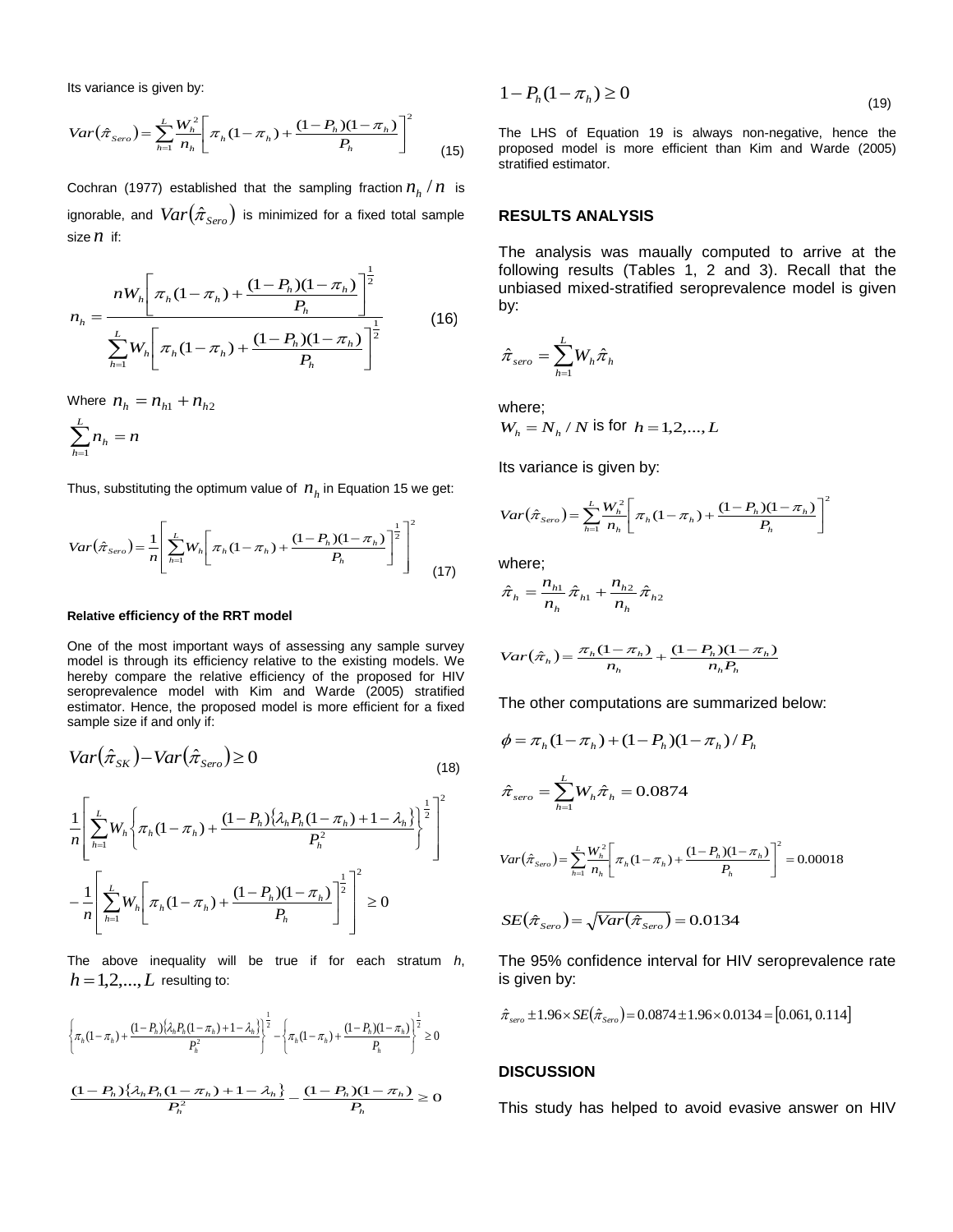**Table 1.** Samples and strata sizes.

| <b>Strata</b> | <b>Strata Description</b>  |       | $n_{\mu}$ | $n_{h1}$ | $n_{h2}$ | W.    |
|---------------|----------------------------|-------|-----------|----------|----------|-------|
|               | Married (Men/Women)        | 1.285 | 189       | 35       | 38       | 0.344 |
| 2             | Unmarried (Men/Women)      | 2.020 | 297       | 57       | 58       | 0.540 |
| 3             | Divorced/Separated/Widowed | 435   | 64        | 11       | 9        | 0.116 |
| Total         |                            | 3.740 | 550       | 103      | 105      | 1.000 |

**Table 2.** Summary of result of the random devices.

| <b>Strata</b> | $\sim$<br>$\mathcal{L}_{h}$ | $\sim$<br>$\pi_{h1}$ | $\sqrt{\hat{\pi}}_{h1}$ | $\sim$<br>$\mu_{h2}$ | $\pi_{h2}$ | $V(\hat{\pi}_{h2})$ | $\bar{\pi}_h$ | $V(\hat{\pi}_{h})$ |
|---------------|-----------------------------|----------------------|-------------------------|----------------------|------------|---------------------|---------------|--------------------|
|               | 0.365                       | 0.093                | 0.0135                  | 0.409                | 0.156      | 0.0130              | 0.098         | 0.0052             |
| C             | 0.383                       | 0.119                | 0.0085                  | 0.392                | 0.131      | 0.0838              | 0.097         | 0.0033             |
|               | 0.324                       | 0.034                | 0.0406                  | 0.300                | 0.000      | 0.0476              | 0.011         | 0.0156             |

**Table 3.** Summary of computations.

| <b>Strata</b> | $W_h$ | $\hat{\pi}_{_h}$ | $W_h^{}\hat{\pi}_h^{}$ | $W_h^2/n_h$ | $\hat{\pi}_{h}$ $(1-\hat{\pi}_{h})$ | $W^2$<br>$n_h$<br>$h=1$ |
|---------------|-------|------------------|------------------------|-------------|-------------------------------------|-------------------------|
|               | 0.344 | 0.098            | 0.0337                 | 0.00063     | 0.156                               | 0.000056                |
| 2             | 0.540 | 0.097            | 0.0524                 | 0.00098     | 0.131                               | 0.000088                |
| 3             | 0.116 | 0.011            | 0.0013                 | 0.00021     | 0.000                               | 0.000036                |
| Total         | 1.000 |                  | 0.0874                 |             |                                     | 0.000180                |

surveys. It was motivated by the fact that conventional data collection techniques usually cause evasive or untruthful responses when people are asked sensitive questions like their HIV serostatus. As a result, it is difficult to make accurate inferences from such unreliable data. This study has devised a mixed-stratified RRM using the work of Warner (1965), Arnab (2004), Quatember (2009), among others particularly for HIV seroprevalence surveys. The proposed model proved to be more efficient than a frontier similar model by Kim and Warde (2005).

## **Conclusion**

We have been able to develop a sensitive survey model for HIV seroprevalence. The model was used to estimate HIV seroprevalence rate in a small adult population using a sample size of 550 and a design parameter of *0.7*. Using the survey data, the model estimated the HIV seroprevalence rate as *8.*74*%* with a standard error of *0.*0134 and 95% confidence bands of 6.1 and 11.4%, respectively. These estimates are for adults who are 18 years and above who attend a hospital. These results are consistent with that of Nigerian Sentinel Survey (2003) conducted by NACA, USAID and CDC which estimated the HIV seroprevalence in Kaduna State as 6.0%. Accordingly, the sentinel projected seroprevalence rate, using the EPP Package for the next ten years (2013) was 9.7%; very consistent with the 95% confidence interval. Hence, the RRTs herein can serve as new viable methods for HIV seroprevalence surveys.

## **CONFLICT OF INTERESTS**

The authors have not declared any conflict of interests.

## **Abbreviations**

**AIDS,** Acquired Immune Deficiency Syndrome; **CDC,** Centre for Disease Control; **EPP,** Epidemic Projection Package; **HIV,** Human Immunodeficiency Virus; **NACA,** National Agency for the Eradication of AIDS; **RR,** Randomized Response; **RRM,** Randomized Response Model; **RRT,** Randomized Response Technique; **USAID,** United States Agency for International Development.